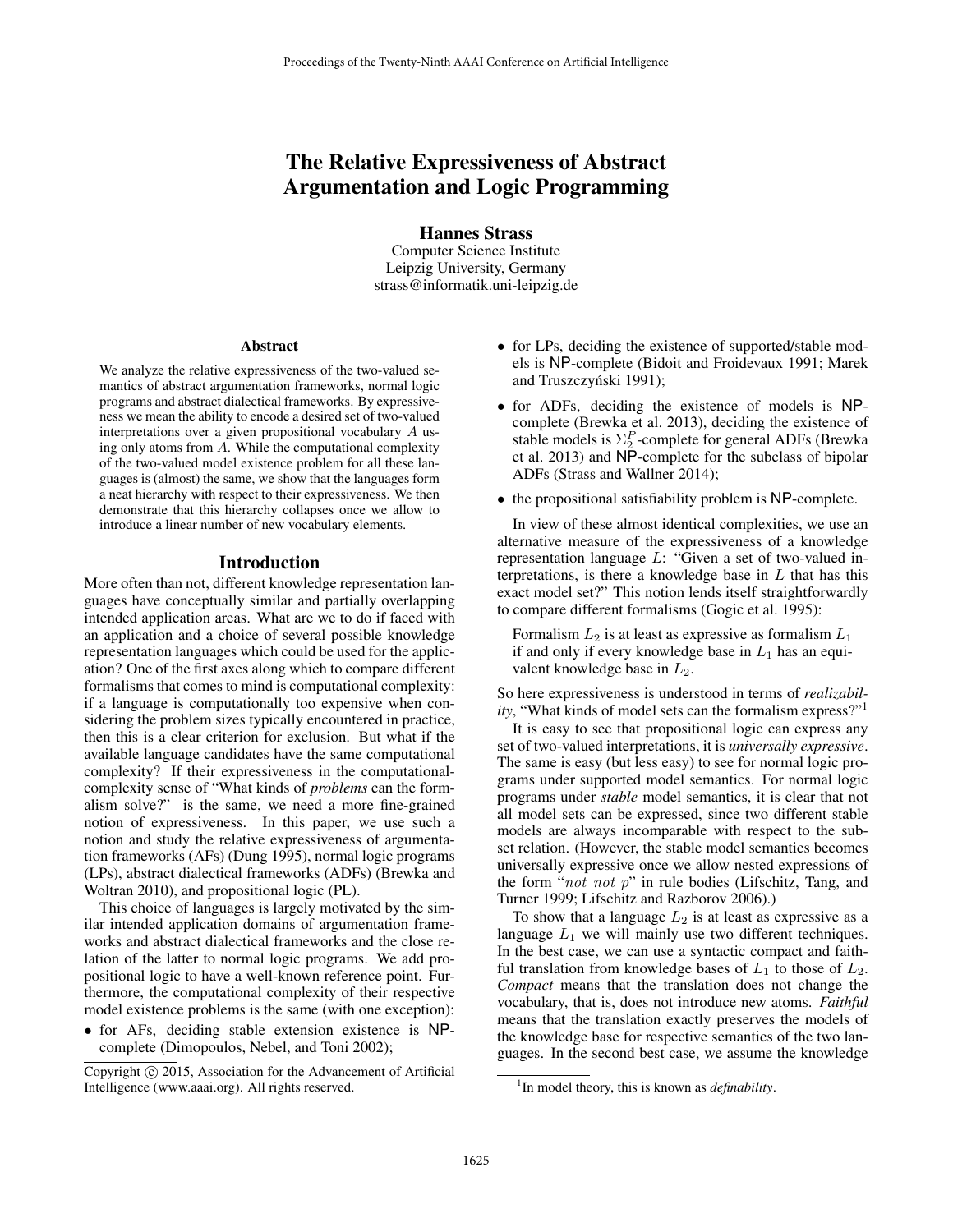base of  $L_1$  to be given in the form of a set  $X$  of desired models and construct a semantic *realization* of  $X$  in  $L_2$ , that is, a knowledge base in  $L_2$  with model set precisely X. To show that language  $L_2$  is *strictly more expressive* than  $L_1$ , we additionally have to present a knowledge base  $K$  from  $L_2$  of which we prove that  $L_1$  cannot express the model set of  $K$ .

For both methods, we can make use of several recent works on the formalisms we study here. First of all, Brewka, Dunne, and Woltran (2011) translated ADFs into AFs for the ADF model and AF stable extension semantics, however this translation introduces additional arguments and is therefore not compact. We (2013) studied the syntactic intertranslatability of ADFs and LPs, but did not look at (B)ADF realizability. Dunne et al. (2014) recently studied realizability for argumentation frameworks. In order to realize a given model set, they allow to introduce any number of new atoms, as long as the new atoms are never true in any model, and presented necessary and sufficient conditions for realizability. There is also recent work by Dyrkolbotn (2014), who analyzed AF realizability under projection (allowing to introduce new atoms) for three-valued semantics, but the results do not apply to our two-valued setting.

The gain that is achieved by our analysis in this paper is not only that of increased clarity about fundamental properties of these knowledge representation languages – *What can these formalisms express, actually?* – but has several further applications. As Dunne et al. (2014) remarked, a major application is in constructing knowledge bases with the aim of encoding a certain model set. As a necessary prerequisite to this, it must be known that the intended model set is realizable in the first place. For example, in a recent approach to revising argumentation frameworks (Coste-Marquis et al. 2014), the authors avoid this problem by assuming to produce a *collection* of AFs whose model sets in union produce the desired model set. While the work of Dunne et al. (2014) showed that this is indeed necessary in the case of AFs and stable extension semantics, our work shows that for ADFs under the model semantics, a single knowledge base (ADF) is always enough to realize any given model set.

Of course, the fact that the languages we study have the same computational complexity means that there in principle exist polynomial intertranslations for the respective decision problems. But such intertranslations may involve the introduction of a polynomial number of new atoms. In theory, an increase from *n* atoms to  $n^k$  atoms for some  $k > 1$ is of no consequence. In practice, it has a profound impact: the number  $n$  of atoms directly influences the search space that any implementation potentially has to cover. There, the step from  $2^n$  to  $2^{n^k}$  amounts to an *exponential* increase in search space size. Being able to realize a model set compactly, without new atoms, therefore attests that a language L has a certain basic kind of efficiency property, in the sense that the L-realization of a model set does not unnecessarily enlarge the search space of algorithms operating on it.

The paper proceeds as follows. We first define the notion of expressiveness formally and then introduce the languages we will study. After reviewing several intertranslatability results for these languages, we stepwise obtain the results that lead to the expressiveness hierarchy. We finally show that allowing to linearly expand the vocabulary leads to a collapse of the hierarchy. The paper concludes with a discussion of possible future work.

### Background

We assume given a finite set  $A$  of atoms (statements, arguments), the *vocabulary*. A knowledge representation language interpreted over  $A$  is then some set  $L$ ; a (two-valued) semantics for L is a mapping  $\sigma: L \to 2^{2^A}$  that assigns sets of two-valued models to the language elements. (So  $\overline{A}$  is implicit in L.) Strictly speaking, a two-valued interpretation is a mapping from the set of atoms into the two truth values true and false, but for technical ease we represent two-valued interpretations by the sets containing the atoms that are true.

For a language  $L$ , we denote the range of the semantics  $\sigma$  by  $\sigma(L)$ . Intuitively,  $\sigma(L)$  is the set of models that language L can express, with any knowledge base over vocabulary A whatsoever. For example, for  $L = PL$  propositional logic and  $\sigma = mod$  the usual model semantics, we have  $\sigma(PL) = 2^{2^A}$  since obviously any set of models is realizable in propositional logic.<sup>2</sup> This leads us to compare different pairs of languages and semantics with respect to the semantics' range of models. Our concept of "language" concentrates on semantics and decidedly remains abstract.

**Definition 1.** Let A be a finite vocabulary,  $L_1, L_2$  be languages that are interpreted over A and  $\sigma_1 : L_1 \to 2^{2^A}$  and  $\sigma_2: L_2 \to 2^{2^A}$  be two-valued semantics. We define

$$
L_1^{\sigma_1} \leq_e L_2^{\sigma_2} \quad \text{iff} \quad \sigma_1(L_1) \subseteq \sigma_2(L_2)
$$

Intuitively, language  $L_2$  under semantics  $\sigma_2$  is at least as expressive as language  $L_1$  under semantics  $\sigma_1$ , because all models that  $L_1$  can express under  $\sigma_1$  are also contained in those that  $L_2$  can produce under  $\sigma_2$ . (If the semantics are clear from the context we will omit them; this holds in particular for argumentation frameworks and propositional logic, where we only look at a single semantics.) As usual,

- $L_1 \lt_e L_2$  iff  $L_1 \leq_e L_2$  and  $L_2 \nleq_e L_1$ ;
- $L_1 \cong_e L_2$  iff  $L_1 \leq_e L_2$  and  $L_2 \leq_e L_1$ .

The relation  $\leq_e$  is reflexive and transitive by definition, but not necessarily antisymmetric. That is, there might different languages  $L_1 \neq L_2$  that are equally expressive:  $L_1 \cong_e L_2$ .

We next introduce the particular knowledge representation languages we study in this paper. All will make use of a vocabulary A; the results of the paper are all considered parametric in such a given vocabulary.

## Logic Programs

For a vocabulary A define not  $A = \{ not \ a \mid a \in A \}$  and the set of literals over A as  $A^{\pm} = A \cup not A$ . A *normal logic program rule* over A is then of the form  $a \leftarrow B$  where  $a \in A$  and  $B \subseteq A^{\pm}$ . The set B is called the *body* of the rule, we abbreviate  $B^+ = B \cap A$  and  $B^- = \{a \in A \mid not \ a \in B\}$ . A *logic program (LP)* P over

<sup>&</sup>lt;sup>2</sup>For a set  $X \subseteq 2^A$  we can simply define  $\varphi_X = \bigvee_{M \in X} \varphi_M$ with  $\varphi_M = \bigwedge_{a \in M} a \wedge \bigwedge_{a \in A \setminus M} \neg a$  and clearly  $mod(\varphi_X) = X$ .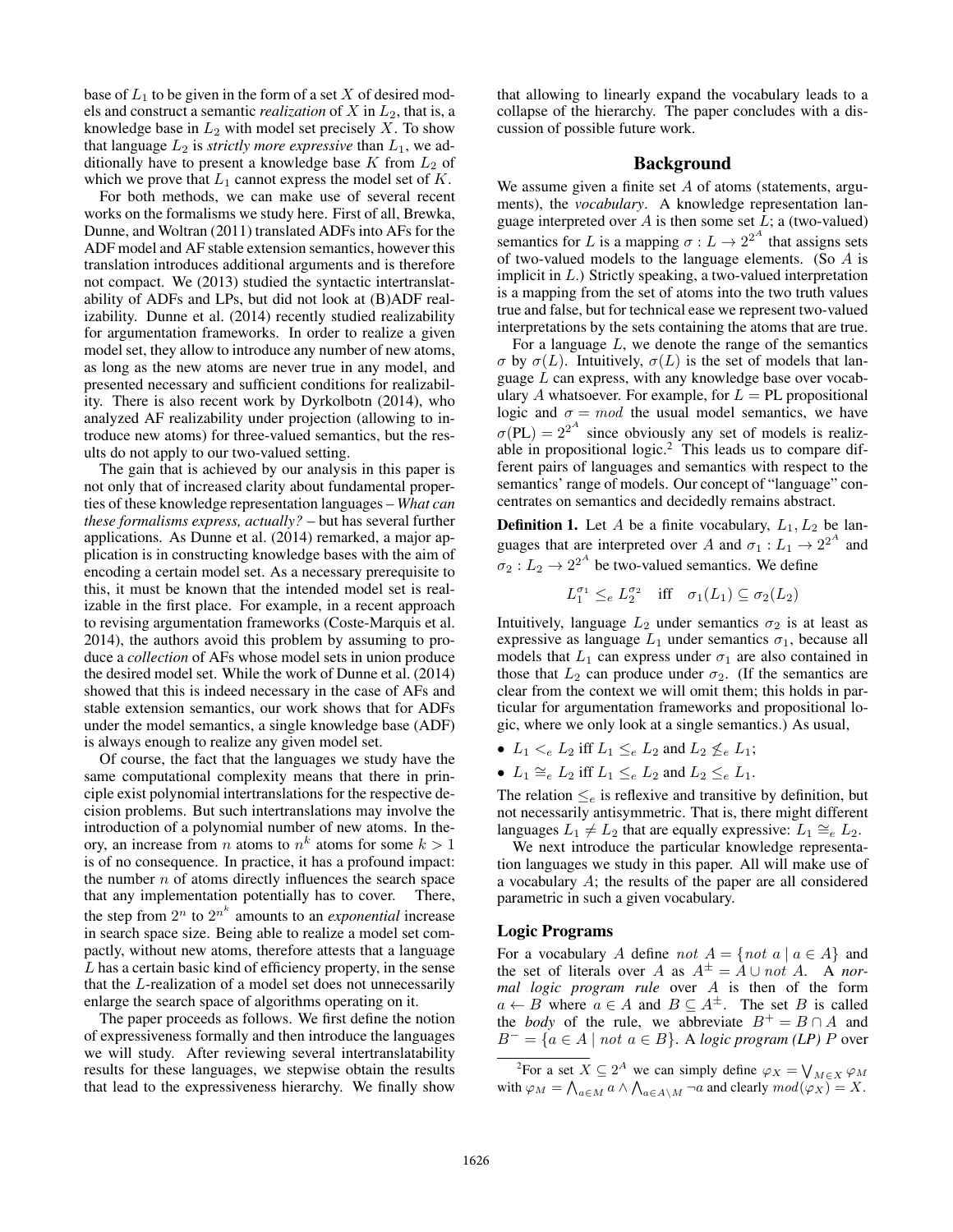A is a set of logic program rules over A. The body of a rule  $a \leftarrow B \in P$  is *satisfied* by a set  $M \subseteq A$  iff  $B^+ \subseteq M$ and  $B^- \cap M = \emptyset$ . M is a *supported model* for P iff  $M = \{a \in A \mid a \leftarrow B \in P, B \text{ is satisfied by } M\}.$  For a logic program  $P$  we denote the set of its supported models by  $su(P)$ . A set  $M \subseteq A$  is a *stable model* for P iff M is the  $\subseteq$ -least supported model of  $P^M$ , where  $P^M$  is obtained from  $P$  by (1) eliminating each rule whose body contains a literal not a with  $a \in M$ , and (2) deleting all literals of the form not a from the bodies of the remaining rules (Gelfond and Lifschitz 1988). We write  $st(P)$  for the set of stable models of P. It follows from the definition that  $st(P)$  is a ⊆-antichain: for all  $M_1 \neq M_2$  ∈  $st(P)$  we have  $M_1 \nsubseteq M_2$ .

### Argumentation Frameworks

Dung (1995) introduced argumentation frameworks as pairs  $F = (A, R)$  where A is a set of (abstract) arguments and  $R \subseteq A \times A$  a relation of attack between the arguments. The purpose of semantics for argumentation frameworks is to determine sets of arguments (called *extensions*) which are acceptable according to various standards. For a given extension  $S \subseteq A$ , the arguments in S are considered to be accepted, those that are attacked by some argument in  $S$  are considered to be rejected, and all others are neither, their status is undecided. We will only be interested in so-called *stable* extensions, sets S of arguments that do not attack each other and attack all arguments not in the set. For stable extensions, each argument is either accepted or rejected by definition, thus the semantics is two-valued. More formally, a set  $S \subseteq A$  of arguments is *conflict-free* iff there are no  $a, b \in S$ with  $(a, b) \in R$ . A set S is a *stable extension* for  $(A, R)$  iff it is conflict-free and for all  $a \in A \setminus S$  there is a  $b \in S$  with  $(b, a) \in R$ . For an AF F, we denote the set of its stable extensions by  $st(F)$ . Again, it follows from the definition of a stable extension that the set  $st(F)$  is always a  $\subseteq$ -antichain.

### Abstract Dialectical Frameworks

An *abstract dialectical framework* is a tuple  $D = (A, L, C)$ where  $A$  is a set of statements (representing positions in a debate),  $L \subseteq A \times A$  is a set of links (representing dependencies between the positions),  $C = \{C_a\}_{a \in A}$  is a collection of total functions  $C_a: 2^{par(a)} \rightarrow {\{\mathbf{t}, \mathbf{f}\}}$ , one for each statement a with direct predecessors (parents)  $par(a)$ . The function  $C_a$  is called *acceptance condition of*  $a$  and expresses whether  $a$  can be accepted, given the acceptance status of its parents par $(a)$ . In this paper, we represent each  $C_a$ by a propositional formula  $\varphi_a$  over  $par(a)$ . Then, clearly,  $C_a(R \cap par(a)) = \mathbf{t}$  iff R is a model for  $\varphi_a, R \models \varphi_a$ .

Brewka and Woltran (2010) introduced a useful subclass of ADFs: an ADF  $D = (A, L, C)$  is *bipolar* iff all links in L are supporting or attacking (or both). A link  $(b, a) \in L$ is *supporting in* D iff for all  $R \subseteq par(a)$ , we have that  $C_a(R) =$ **t** implies  $C_a(R \cup \{b\}) =$ **t**. Symmetrically, a link  $(b, a) \in L$  is *attacking in* D iff for all  $R \subseteq par(a)$ , we have that  $C_a(R \cup \{b\}) = \mathbf{t}$  implies  $C_a(R) = \mathbf{t}$ . If a link  $(b, a)$  is both supporting and attacking then  $b$  has no influence on  $a$ , the link is redundant (but does not violate bipolarity).

There are numerous semantics for ADFs; we will only

be interested in two of them, (supported) models and stable models. A set  $M \subseteq A$  is a *model of* D iff for all  $a \in A$ we find that  $a \in M$  iff  $C_a(M) = \mathbf{t}$ . The definition of stable models is inspired by logic programming and slightly more complicated (Brewka et al. 2013). Define an operator by  $\Gamma_D(Q, R) = (ac(Q, R), re(Q, R))$  for  $Q, R \subseteq A$ , where

$$
ac(Q, R) = \{a \in A \mid \forall Z : Q \subseteq Z \subseteq \overline{R} \Rightarrow C_a(Z) = \mathbf{t}\}
$$

$$
re(Q, R) = \{a \in A \mid \forall Z : Q \subseteq Z \subseteq \overline{R} \Rightarrow C_a(Z) = \mathbf{f}\}
$$

(Here,  $\overline{R} = A \setminus R$ .) For  $M \subseteq A$ , the reduced ADF  $D^M = (M, L^M, C^M)$  is defined by  $L^M = L \cap M \times M$ and for each  $a \in M$  setting  $\varphi_a^M = \varphi_a[b/\bot : b \notin M]$ , that is, replacing all  $b \notin M$  by false in the acceptance formula of a. A model M for D is a *stable model* of D iff the least fixpoint of the operator  $\Gamma_{D^M}$  is given by  $(M, \emptyset)$ . As usual,  $su(D)$  and  $st(D)$  denote the respective model sets; while ADF models can be ⊆-related, ADF stable models cannot.

### Translations between the formalisms

From AFs to BADFs Brewka and Woltran (2010) showed how to translate AFs into ADFs: For an AF  $F = (A, R)$ , define the ADF associated to F as  $D_F = (A, R, C)$  with  $C = {\varphi_a}_{a \in A}$  and  $\varphi_a = \bigwedge_{(b,a) \in R} \neg b$  for  $a \in A$ . Clearly, the resulting ADF is bipolar; parents are always attacking. Brewka and Woltran (2010) proved that this translation is faithful for the AF stable extension and ADF model semantics (Proposition 1). Brewka et al. (2013) later proved the same for the AF stable extension and ADF stable model semantics (Theorem 4).

From ADFs to PL Brewka and Woltran (2010) also showed that ADFs under supported model semantics can be faithfully translated into propositional logic: when acceptance conditions of statements  $a \in A$  are represented by propositional formulas  $\varphi_a$ , then the supported models of an ADF D over A are given by the classical propositional models of the formula set  $\Phi_D = \{a \leftrightarrow \varphi_a \mid a \in A\}.$ 

From ADFs to LPs We (2013) showed that ADFs can be faithfully translated into normal logic programs. For an ADF  $D = (A, L, C)$ , its standard LP  $P_D$  is given by

$$
\{a \leftarrow (M \cup not\ (par(a) \setminus M)) \mid a \in A, C_a(M) = \mathbf{t}\}
$$

It is a consequence of Lemma 3.14 in (Strass 2013) that this translation preserves the supported model semantics.

From AFs to LPs The translation chain from AFs to ADFs to LPs is compact, and faithful for AF stable semantics and LP stable semantics (Osorio et al. 2005), and AF stable semantics and LP supported semantics (Strass 2013).

From LPs to PL It is well-known that logic programs under supported model semantics can be translated to propositional logic (Clark 1978). A logic program P becomes the propositional theory  $\Phi_P = \{a \leftrightarrow \varphi_a \mid a \in A\}$  where

$$
\varphi_a = \bigvee_{a \leftarrow B \in P} \left( \bigwedge_{b \in B^+} b \land \bigwedge_{b \in B^-} \neg b \right)
$$

for  $a \in A$ . For the stable model semantics, additional formulas have to be added, but the extended translation works all the same (Lin and Zhao 2004).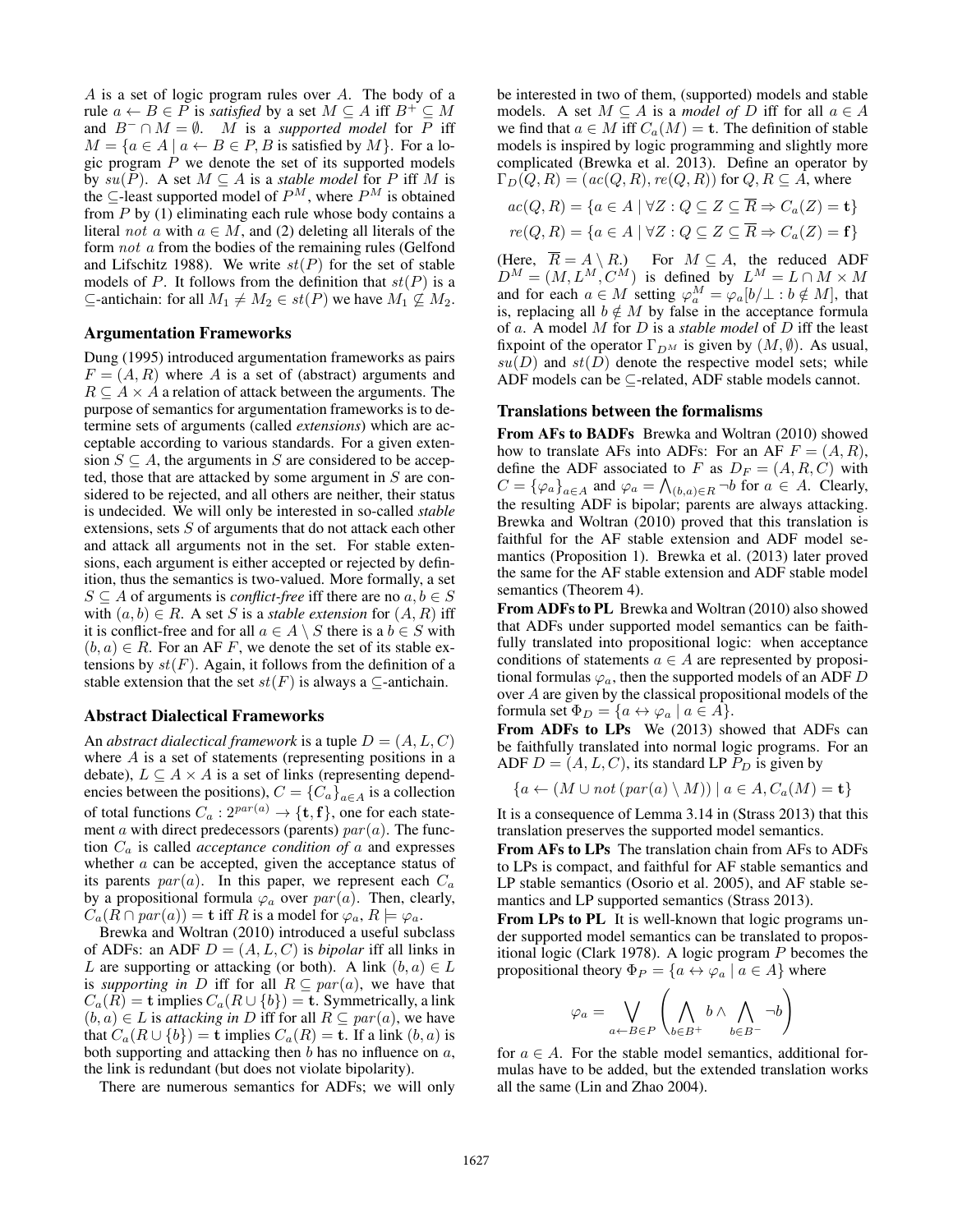From LPs to ADFs The Clark completion of a normal logic program directly yields an equivalent ADF over the same signature (Brewka and Woltran 2010). The resulting translation is faithful for the supported model semantics, which is a consequence of Lemma 3.16 in (Strass 2013).

### Relative Expressiveness

We now analyze and compare the relative expressiveness of argumentation frameworks – AFs –, (bipolar) abstract dialectical frameworks – (B)ADFs –, normal logic programs – LPs – and propositional logic – PL. We first look at the different families of semantics – supported and stable models – in isolation and afterwards combine the two. For the languages  $L \in \{ADF, LP\}$  that have both supported and stable semantics, we will indicate the semantics  $\sigma$  via a superscript as in Definition 1. For AFs we only consider the stable extension semantics, as this is (to date) the only two-valued semantics for AFs. For propositional logic PL we consider the usual model semantics.

With the syntactic translations we reviewed in the previous section, we currently have the following relationships. For the supported semantics,

$$
\mathsf{AF} \leq_e \mathsf{BADF}^{su} \leq_e \mathsf{ADF}^{su} \cong_e \mathsf{LP}^{su} \leq_e \mathsf{PL}
$$

and for the stable semantics,  $AF \leq_e LP^{st} \leq_e PL$  and

$$
AF \leq_e BADF^{st} \leq_e ADF^{st} \leq_e PL
$$

Note that  $ADF^{st} \leq_e PL$  and  $LP^{st} \leq_e PL$  hold since sets of stable models have an antichain property, in contrast to model sets of propositional logic.

### Supported semantics

As depicted above, we know that expressiveness does not decrease on the way from AFs up to propositional logic. However, it is not yet clear if any of the relationships is strict.

We first show that ADFs can realize any set of models. To show this, we first make a case distinction whether the desired-model set is empty. If there should be no model, we construct an ADF without models. If the set of desired models is nonempty, we construct acceptance conditions directly from the set of desired interpretations. The construction is similar in design to the one we reviewed for propositional logic (Footnote 2), but takes into account the additional interaction between statements and their acceptance conditions.

### **Theorem 1.**  $PL \leq_e ADF^{su}$

*Proof.* Consider a vocabulary  $A \neq \emptyset$  and a set  $X \subseteq 2^A$ . We construct an ADF  $D_X^{su}$  with  $su(D_X^{su}) = X$  as follows.

- 1.  $X = \emptyset$ . We choose some  $a \in A$  and set  $D_X^{su} = (\{a\}, \{(a, a)\}, \{C_a\})$  with  $C_a(\emptyset) = \mathbf{t}$  and  $C_a(\lbrace a \rbrace) = \mathbf{f}$ . It is easy to see that  $D_X^{su}$  has no model.
- 2.  $X \neq \emptyset$ . Define  $D_X^{su} = (A, L, C)$  where  $L = A \times A$  and for each  $a \in A$  and  $M \subseteq A$ , we set  $C_a(M) = \mathbf{t}$  iff

$$
(M \in X \text{ and } a \in M)
$$
 or  $(M \notin X \text{ and } a \notin M)$ 

We have to show that  $M \in X$  iff M is a model for  $D_X^{su}$ . "if": Let M be a model of  $D_X^{su}$ .

- (a)  $M = \emptyset$ . Pick any  $a \in A$ . Since M is a model of  $D_X^{su}$ , we have  $C_a(M) = \mathbf{f}$ . So either (A)  $M \in X$  and  $a \notin M$  or (B)  $M \notin X$  and  $a \in M$ , by definition of  $C_a$ . By assumption  $M = \emptyset$ , thus  $a \notin M$  and  $M \in X$ .
- (b)  $M \neq \emptyset$ . Let  $a \in M$ . Then  $C_a(M) = \mathbf{t}$  since M is a model of  $D_X^{su}$ . By definition of  $C_a$ ,  $M \in X$ .

"only if": Let  $M \in X$ .

- (a)  $M = \emptyset$ . Choose any  $a \in A$ . By assumption,  $a \notin M$ and  $M \in X$ , whence  $C_a(M) = \mathbf{f}$  by definition. Since  $a \in A$  was chosen arbitrarily, we have  $C_a(M) = \mathbf{f}$  iff  $a \notin M$ . Thus M is a model of  $D_X^{su}$ .
- (b)  $M \neq \emptyset$ . Let  $a \in A$ . If  $a \in M$ , then by assumption and definition of  $C_a$  we have  $C_a(M) = t$ . Conversely, if  $a \notin M$ , then by definition  $C_a(M) = \mathbf{f}$ . Since  $a \in A$  was arbitrary, M is a model of  $D_X^{s\dot{u}}$ .  $\Box$

When the acceptance conditions are written as propositional formulas, the construction in the proof of Theorem 1 defines

$$
\varphi_a = \bigvee_{M \in X, a \in M} \varphi_M \vee \bigvee_{M \subseteq A, M \notin X, a \notin M} \varphi_M
$$

as acceptance formula of a, where  $\varphi_M$  is as in Footnote 2. Since ADFs under supported semantics can be faithfully translated into logic programs, which can be likewise further translated to propositional logic, we have the following.

## Corollary 2.  $ADF^{su} \cong_e LP^{su} \cong_e PL$

While general ADFs under the supported model semantics can realize any set of models, the subclass of bipolar ADFs turns out to be less expressive. This is shown using the next result, which allows us to decide realizability of a given model set  $X \subseteq 2^A$  in non-deterministic polynomial time. We assume that the size of the input is in the order of  $|2^A|$ , that is, the input set X is represented directly. The decision procedure then basically uses the construction of Theorem 1 and an additional encoding of bipolarity to define a reduction to the satisfiability problem in propositional logic.

**Theorem 3.** Let  $X \subseteq 2^A$  be a set of sets. It is decidable in non-deterministic polynomial time whether there exists a bipolar ADF D with  $su(D) = X$ .

The gist of the proof of Theorem 3 is – given  $X$  – to construct a propositional formula  $\phi_X = \phi_X^{\in} \wedge \phi_X^{\notin} \wedge \phi_{bipolar}$ that is satisfiable iff  $X$  is bipolarly realizable. The vocabulary of  $\phi_X$  contains a propositional variable  $p_a^M$  for each  $a \in A$  and  $M \subseteq A$ , where  $p_a^M$  expresses whether  $C_a(M) = t$ . This allows to encode all possible acceptance conditions for all statements in A; the subformula  $\phi_{bipolar}$ ensures bipolarity of the ADF candidates. In consequence, the decision procedure does not only give an answer, but in the case of a positive answer we can read off the BADF realization from the satisfying evaluation of the constructed formula. We illustrate the construction with an example that will subsequently be used to show that general ADFs are strictly more expressive than bipolar ADFs.

**Example 1.** Consider the vocabulary  $A = \{x, y, z\}$  and the model set  $X_1 = \{ \emptyset, \{x, y\}, \{x, z\}, \{y, z\} \}$ . The construc-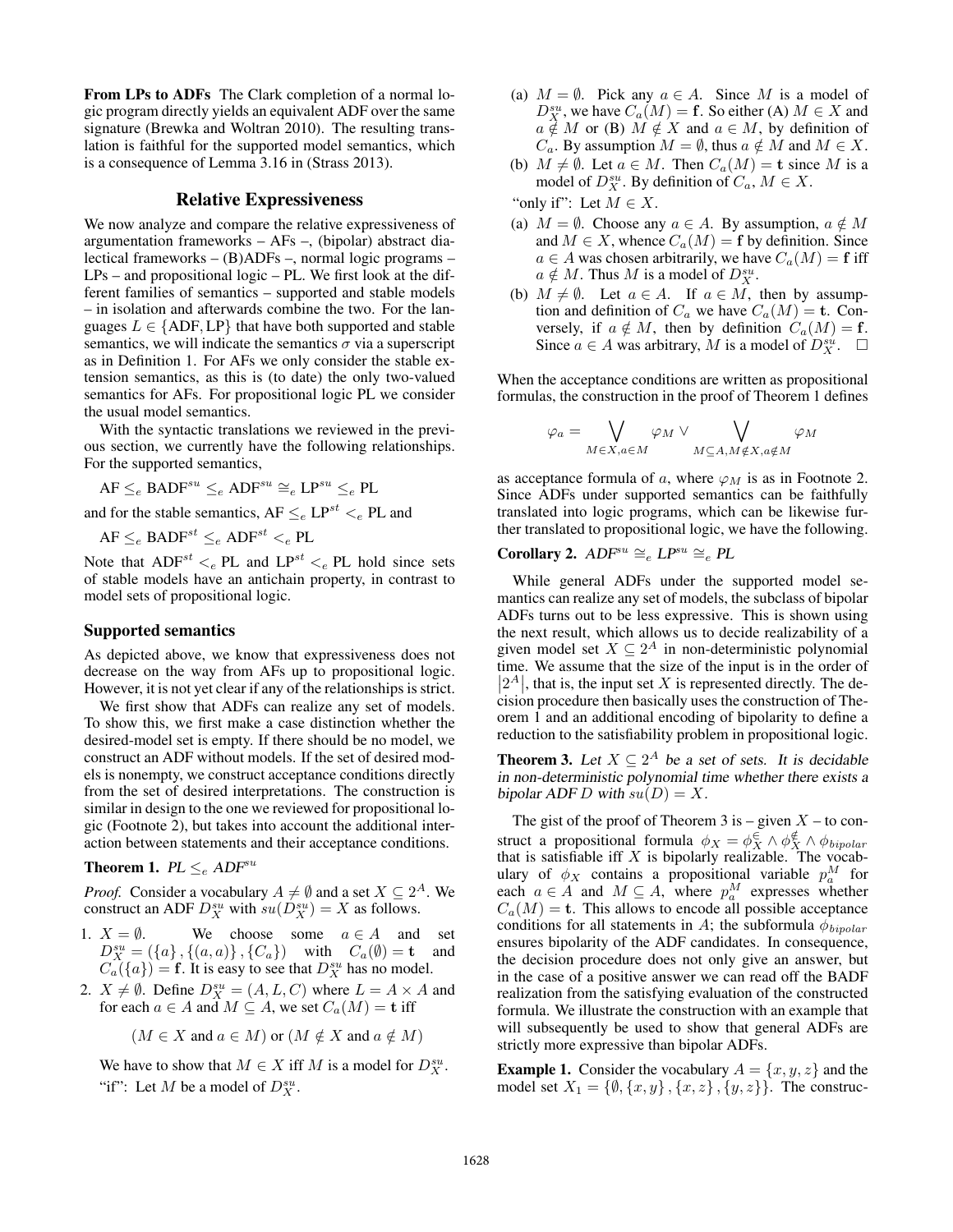tion of Theorem 3 yields 
$$
\phi_{X_1} = \phi_{X_1}^{\epsilon} \wedge \phi_{X_1}^{\epsilon} \wedge \phi_{bipolar}
$$
 with  
\n
$$
\phi_{X_1}^{\epsilon} = \neg p_x^{\emptyset} \wedge \neg p_y^{\emptyset} \wedge \neg p_z^{\emptyset} \wedge p_x^{\{x,y\}} \wedge p_y^{\{x,y\}} \wedge \neg p_z^{\{x,y\}} \wedge
$$
\n
$$
p_x^{\{x,z\}} \wedge \neg p_y^{\{x,z\}} \wedge p_z^{\{x,z\}} \wedge \neg p_x^{\{y,z\}} \wedge p_y^{\{y,z\}} \wedge p_z^{\{y,z\}} \wedge p_z^{\{y,z\}}
$$
\n
$$
\phi_{X_1}^{\epsilon} = (\neg p_x^{\{x\}} \vee p_y^{\{x\}} \vee p_z^{\{x\}}) \wedge (p_x^{\{y\}} \vee \neg p_y^{\{y\}} \vee p_z^{\{y\}}) \wedge
$$
\n
$$
(p_x^{\{z\}} \vee p_y^{\{z\}} \vee \neg p_z^{\{z\}}) \wedge (\neg p_x^A \vee \neg p_y^A \vee \neg p_z^A)
$$

So  $\phi_{X_1}^{\in}$  tells us that  $C_x(\emptyset) = \mathbf{f}, C_x(\{x, y\}) = \mathbf{t}$ , and so on; in contrast, the first conjunct of  $\phi_{X_1}^{\notin}$  only tells us that at least one of  $C_x({x}) = f$  or  $C_y({x}) = t$  or  $C_z({x}) = t$  must hold. ( $\phi_{bipolar}$  is not shown since it depends only on A.) We implemented the translation and used the solver clasp (Gebser et al. 2011) to verify that  $\phi_{X_1}$  is unsatisfiable.

Together with the straightforward statement of fact that  $X_1$  can be realized by a non-bipolar ADF, Example 1 leads to the next result.

## Theorem 4.  $BADF^{su} <_e ADF^{su}$

*Proof.* Model set  $X_1$  from Example 1 is realizable under the model semantics by ADF  $D_{X_1}$  with acceptance conditions

 $\varphi_x = (y \leftrightarrow z), \quad \varphi_y = (x \leftrightarrow z), \quad \varphi_z = (x \leftrightarrow y)$ 

where " $\Leftrightarrow$ " denotes exclusive disjunction XOR. However, there is no bipolar ADF realizing  $X_1$ , as is witnessed by Example 1 and Theorem 3.

Clearly ADF  $D_{X_1}$  is not bipolar since in all acceptance formulas, all statements are neither supporting nor attacking.

It is comparably easy to show that BADF models are strictly more expressive than AFs, since sets of supported models of bipolar ADFs do not have the antichain property.

### **Proposition 5.**  $AF <_{e}$  BADF<sup>su</sup>

*Proof.* Consider the vocabulary  $A = \{a\}$  and the BADF  $D = (A, \{(a, a)\}, \{\varphi_a\})$  with  $\varphi_a = a$ . It is straightforward to check that its model set is  $su(D) = \{\emptyset, \{a\}\}.$  Since model sets of AFs under stable extension semantics satisfy the antichain property, there is no equivalent AF over  $A$ .  $\Box$ 

This yields the following overall relationships:

AF  $\leq_e$  BADF<sup>su</sup>  $\leq_e$  ADF<sup>su</sup>  $\cong_e$  LP<sup>su</sup>  $\cong_e$  PL

### Stable semantics

As before, we recall the current state of knowledge:

 $AF \leq_e$  BADF<sup>st</sup>  $\leq_e$  ADF<sup>st</sup>  $\leq_e$  PL and AF  $\leq_e$  LP<sup>st</sup>  $\leq_e$  PL

We first show that BADFs are strictly more expressive than AFs.

### **Proposition 6.**  $AF <_e$  BADF<sup>st</sup>

*Proof.* Consider the set  $X_2 = \{ \{x, y\}, \{x, z\}, \{y, z\} \}$  of desired models. Dunne et al. (2014) proved that  $X_2$  is not realizable with stable AF semantics. However, the model set  $X_2$  is realizable with BADF  $D_{X_2}$  under stable semantics:

$$
\varphi_x = \neg y \lor \neg z, \qquad \varphi_y = \neg x \lor \neg z, \qquad \varphi_z = \neg x \lor \neg y
$$
  
Let us exemplarily show that  $M = \{x, y\}$  is a stable  
model (the other cases are completely symmetric): The re-  
duct  $D^M$  is characterized by the two acceptance formulas  

$$
\varphi_x = \neg y \lor \neg \bot
$$
 and  $\varphi_y = \neg x \lor \neg \bot$ . We then easily find  
that  $\Gamma_{D^M}(\emptyset, \emptyset) = (M, \emptyset) = \Gamma_{D^M}(M, \emptyset)$ .

The construction that we used in the proof above to realize  $X_2$  comes from logic programming (Eiter et al. 2013) and can be generalized to realize any non-empty model set satisfying the antichain property.

**Definition 2.** Let  $X \subseteq 2^A$ . Define the following BADF  $D_X^{st} = (A, L, C)$  where  $C_a$  for  $a \in A$  is given by

$$
\varphi_a = \bigvee_{M \in X, a \in M} \left( \bigwedge_{b \in A \setminus M} \neg b \right)
$$

and thus  $L = \{(b, a) \mid M \in X, a \in M, b \in A \setminus M\}.$ 

The next result shows that the construction indeed works.

**Theorem 7.** Let X with  $\emptyset \neq X \subseteq 2^A$  be a  $\subseteq$ -antichain. We find that  $st(D_X^{st}) = X$ .

The restriction to non-empty model sets is immaterial, since we can use the construction of Theorem 1 to realize the empty model set. As the stable model semantics for ADFs and logic programs both have the antichain property, we get:

**Corollary 8.** ADF<sup>st</sup>  $\leq_e$  BADF<sup>st</sup> and LP<sup>st</sup>  $\leq_e$  BADF<sup>st</sup>

This leads to the following overall relationships:

$$
\mathsf{AF}\mathrel{<_{e}} \mathsf{BADF}^{st} \cong_{e} \mathsf{ADF}^{st} \cong_{e} \mathsf{LP}^{st} \mathrel{<_{e}} \mathsf{PL}
$$

We remark that the antichain property provides a *characterization* of realizability with the stable semantics; that is, a model set is stable-realizable iff it is a  $\subseteq$ -antichain.

#### Supported vs. stable semantics

Now we put the supported and stable pictures together. It follows from the proof of Theorem 7 that for the canonical realization  $D_X^{st}$  of an antichain X, the supported and stable semantics coincide, that is,  $su(D_X^{st}) = st(D_X^{st}) = X$ . With this observation, also bipolar ADFs under the supported semantics can realize any antichain, and we have this:

**Proposition 9.** BADF<sup>st</sup>  $\leq_e$  BADF<sup>su</sup>

As we have seen in Proposition 5, there are bipolar ADFs with supported-model sets that are not antichains. We get:

## Corollary 10.  $BADF^{st} <_{e} BADF^{su}$

This result allows us to close the last gap and put together the big picture in a Hasse diagram for  $\leq_e$ :

$$
ADF^{su} \cong_e LP^{su} \cong_e PL
$$
  
\n
$$
BADF^{su}
$$
  
\n
$$
BADF^{su} \cong_e ADF^{st} \cong_e LP^{st}
$$
  
\n
$$
AP
$$
  
\n
$$
AF
$$

### Allowing Vocabulary Expansion

Up to here, we only considered *compact* realizations, that do not introduce new vocabulary elements. In this section, we allow the introduction of a small number of new atoms/arguments/statements. More precisely, *small* means the number is linear in the size of the source knowledge base (representing the model set that we wish to realize in a target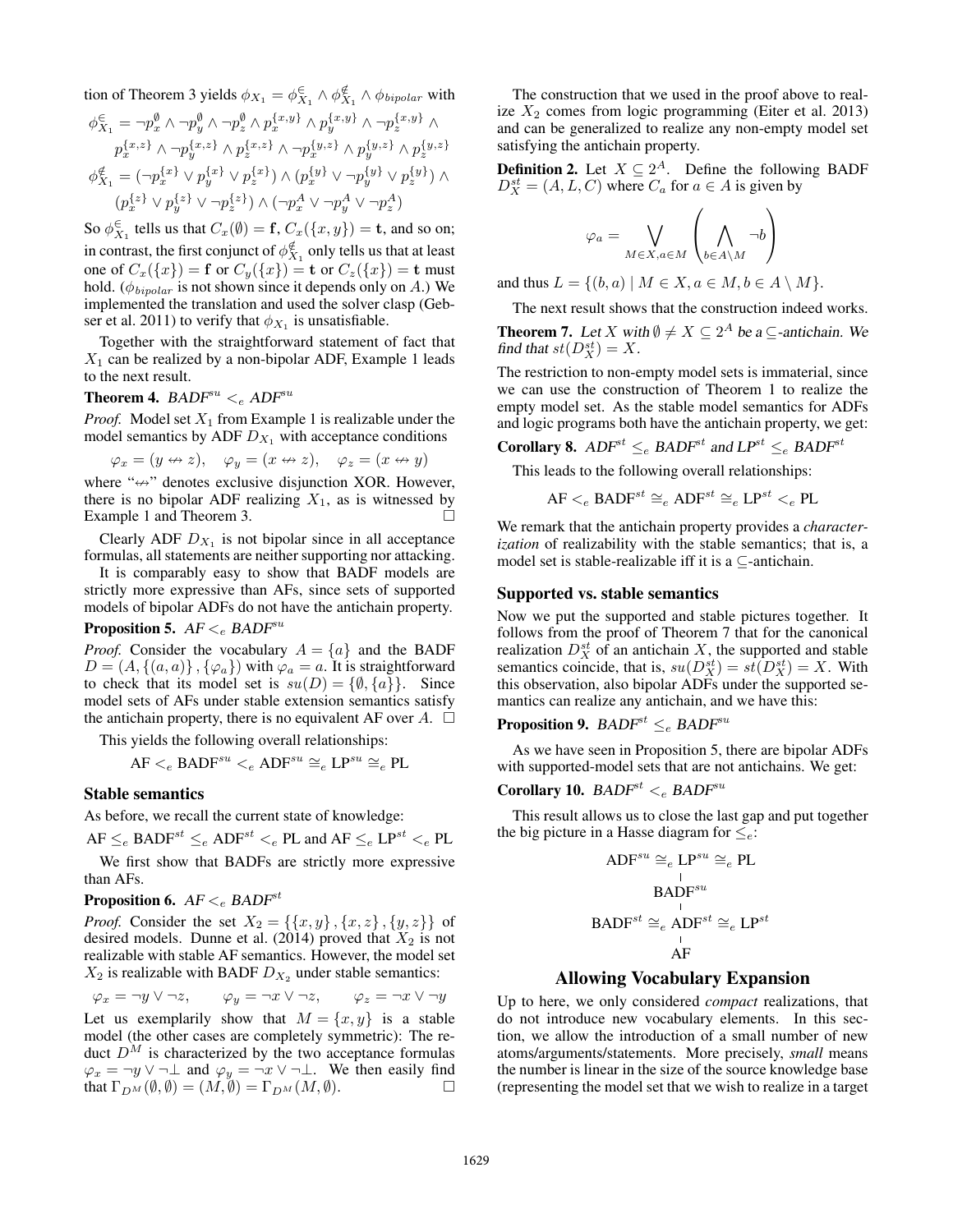language). For the purpose of realizability, the new vocabulary elements are projected out of the resulting models.

As it turns out, adding additional arguments already makes AFs universally expressive (under projection). More technically, we will now show that for each propositional formula  $\varphi$  over vocabulary A, there exists an AF  $F_{\varphi}$  over an expanded vocabulary  $A \cup A_{\varphi}$  such that the models of  $\varphi$  and the stable extensions of  $F_{\varphi}$  correspond one-to-one. Roughly, this is possible since AFs can be regarded as a syntactic variant of classical propositional logic that has as its only connective the logical NOR "↓" (Gabbay 2011; Brewka, Dunne, and Woltran 2011). Using this connective, negation is expressed by  $\neg \varphi \equiv \varphi \downarrow \varphi$  and disjunction by  $\varphi \lor \psi \equiv \neg(\varphi \downarrow \psi)$ . These equivalences can be used to translate arbitrary propositional formulas (over  $\neg, \wedge, \vee$ ) into the syntactical ↓-fragment; to guarantee that the size increase is at most linear, we introduce names  $a_{\psi}$  for subformulas  $\psi$ . The next definition combines all of these ideas.

**Definition 3.** Let  $\varphi$  be a formula using  $\neg, \wedge, \vee$  over vocabulary A. Define the sets  $A_{\varphi}$  and  $R_{\varphi}$  inductively as follows:

$$
A_{\top} = \{a_{\top}\}, A_{\bot} = \{a_{\bot}\}, A_{p} = \{p, a_{\neg p}\} \text{ for } p \in A
$$
  
\n
$$
A_{\neg \xi} = \{a_{\neg \xi}\} \cup A_{\xi}
$$
  
\n
$$
A_{\zeta \wedge \xi} = \{a_{\zeta \wedge \xi}, a_{\neg \zeta}, a_{\neg \xi}\} \cup A_{\neg \zeta} \cup A_{\neg \xi}
$$
  
\n
$$
A_{\zeta \vee \xi} = \{a_{\zeta \vee \xi}, a_{\zeta \downarrow \xi}\} \cup A_{\zeta} \cup A_{\xi}
$$
  
\n
$$
R_{\top} = \emptyset, R_{\bot} = \{(a_{\bot}, a_{\bot})\}
$$
  
\n
$$
R_{p} = \{(p, a_{\neg p}), (a_{\neg p}, p)\} \text{ for } p \in A
$$
  
\n
$$
R_{\neg \xi} = \{(a_{\xi}, a_{\neg \xi})\} \cup R_{\xi}
$$
  
\n
$$
R_{\zeta \wedge \xi} = \{(a_{\neg \zeta}, a_{\zeta \wedge \xi}), (a_{\neg \xi}, a_{\zeta \wedge \xi})\} \cup R_{\neg \zeta} \cup R_{\neg \xi}
$$
  
\n
$$
R_{\zeta \vee \xi} = \{(a_{\zeta \downarrow \xi}, a_{\zeta \vee \xi}), (a_{\zeta}, a_{\zeta \downarrow \xi}), (a_{\zeta}, a_{\zeta \downarrow \xi})\} \cup R_{\zeta} \cup R_{\xi}
$$

The *AF* associated to  $\varphi$  is given by

$$
F_{\varphi} = (A_{\varphi} \cup A_{\perp}, R_{\varphi} \cup \{(a_{\varphi}, a_{\perp})\} \cup R_{\perp})
$$

The mutually attacking arguments p and  $a_{\neg p}$  for  $p \in A$  serve to "guess" a valuation of A, while  $a_{\varphi}$  and  $a_{\perp}$  guarantee that only (and all) valuations that are models of  $\varphi$  can lead to stable extensions of  $F_{\varphi}$ : intuitively,  $a_{\perp}$  attacks itself and thus cannot be part of any stable extension; however, it must be attacked, and the only candidate to do so is  $a_{\varphi}$ .

Our first technical result for this translation shows that the relationships between the newly introduced arguments correctly encode the semantics of the Boolean connectives.

**Lemma 11.** Let  $\varphi$  be a formula over vocabulary A and  $F_{\varphi}$ its associated AF. For each stable extension M of F and  $a_{\zeta}, a_{\xi} \in A_{\varphi}$ , we have:

- $a_{\neg \xi} \in M$  iff  $a_{\xi} \notin M$ ;
- $a_{\zeta \wedge \xi} \in M$  iff both  $a_{\zeta} \in M$  and  $a_{\xi} \in M$ ;
- $a_{\zeta\vee\xi} \in M$  iff one of  $a_{\zeta} \in M$  or  $a_{\xi} \in M$ ;
- $a_{\zeta \downarrow \xi} \in M$  iff neither  $a_{\zeta} \in M$  nor  $a_{\xi} \in M$ .

These correspondences can be used to show by induction that the newly introduced arguments capture the semantics of the formulas they encode (for all subformulas  $\psi$  of  $\varphi$ ).

**Lemma 12.** Let  $\varphi$  be a formula over A and  $F_{\varphi}$  its associated AF. For each stable extension M of F and  $a_{\psi} \in A_{\varphi}$ , we have  $a_{\psi} \in M$  iff  $M \cap A$  is a model of  $\psi$ .

This lets us show the main result of this section, namely that the AF stable extension semantics is universally expressive under projection.

**Theorem 13.** Let  $\varphi$  be a formula over vocabulary A and  $F_{\varphi}$  its associated AF. (1) For each model  $M \subseteq A$  of  $\varphi$ , there exists a stable extension E of  $F_{\varphi}$  with  $M \subseteq E$ . (2) For each stable extension E of  $F_{\varphi}$ , the set  $E \cap A$  is a model of  $\varphi$ .

In particular,  $F_{\varphi}$  has no stable extension iff  $\varphi$  is unsatisfiable. While this shows that the construction of Definition 3 works as intended, it remains to show that the number of new arguments is at most linear in the formula size.

For this, we briefly introduce size measures  $\|\cdot\| : L \to \mathbb{N}$ for the two relevant languages  $L$ . For propositional logic,  $\|\top\| = \|\bot\| = 1 = \|a\|$  for  $a \in A$ ;  $\|\neg \varphi\| = \|\varphi\| + 1$ ;  $\|\varphi \wedge \psi\| = \|\varphi \vee \psi\| = \|\varphi\| + \|\psi\| + 1$ . For an argumentation framework  $F = (A, R)$ , define  $||F|| = |A| + |R|$ .

We can even show that the total increase in size is only linear, thus also the number of new arguments is linear.

#### **Proposition 14.** For any formula  $\varphi$ ,  $||F_{\varphi}|| \leq 9 \cdot ||\varphi|| + 3$ .

Hence under projection, the AF stable extension semantics can realize as much as propositional logic can. With the results of the previous section (AF  $\leq_e$  PL), this means that allowing to introduce a linear number of new vocabulary elements (that are later projected out), all languages considered in this paper are equally (universally) expressive.

### **Discussion**

We compared the expressiveness of abstract argumentation frameworks, abstract dialectical frameworks, normal logic programs and propositional logic. We showed that expressiveness under different semantics varies for the formalisms and obtained a neat expressiveness hierarchy. These results inform us about the capabilities of these languages to encode sets of two-valued interpretations, and help us decide which languages to use for specific applications. Furthermore, we have seen that the results are sensitive to the vocabulary one is allowed to use, as the hierarchy collapses when we allow to introduce even only a linear number of new atoms.

There is much potential for further work. First of all, for results on non-realizability, it would be better to have necessary conditions than having to use a non-deterministic decision procedure. For this, we need to obtain general criteria that all model sets of a given formalism must obey, given the formalism is not universally expressive. This is nontrivial in general, and for AFs it constitutes a major open problem (Dunne et al. 2014; Baumann et al. 2014). Likewise, we sometimes used semantical realizations instead of syntactic ones; for example, to show universal realizability of ADFs under supported models we started out with model sets. It is an interesting question whether a realizing ADF can be constructed from a given propositional formula without computing the models of the formula first, just as it is done for AF realization under projection in Definition 3. Second, there are further semantics for abstract dialectical frameworks whose expressiveness could be studied; Dunne et al. (2014) and Dyrkolbotn (2014) already analyze many of them for argumentation frameworks. This work is thus